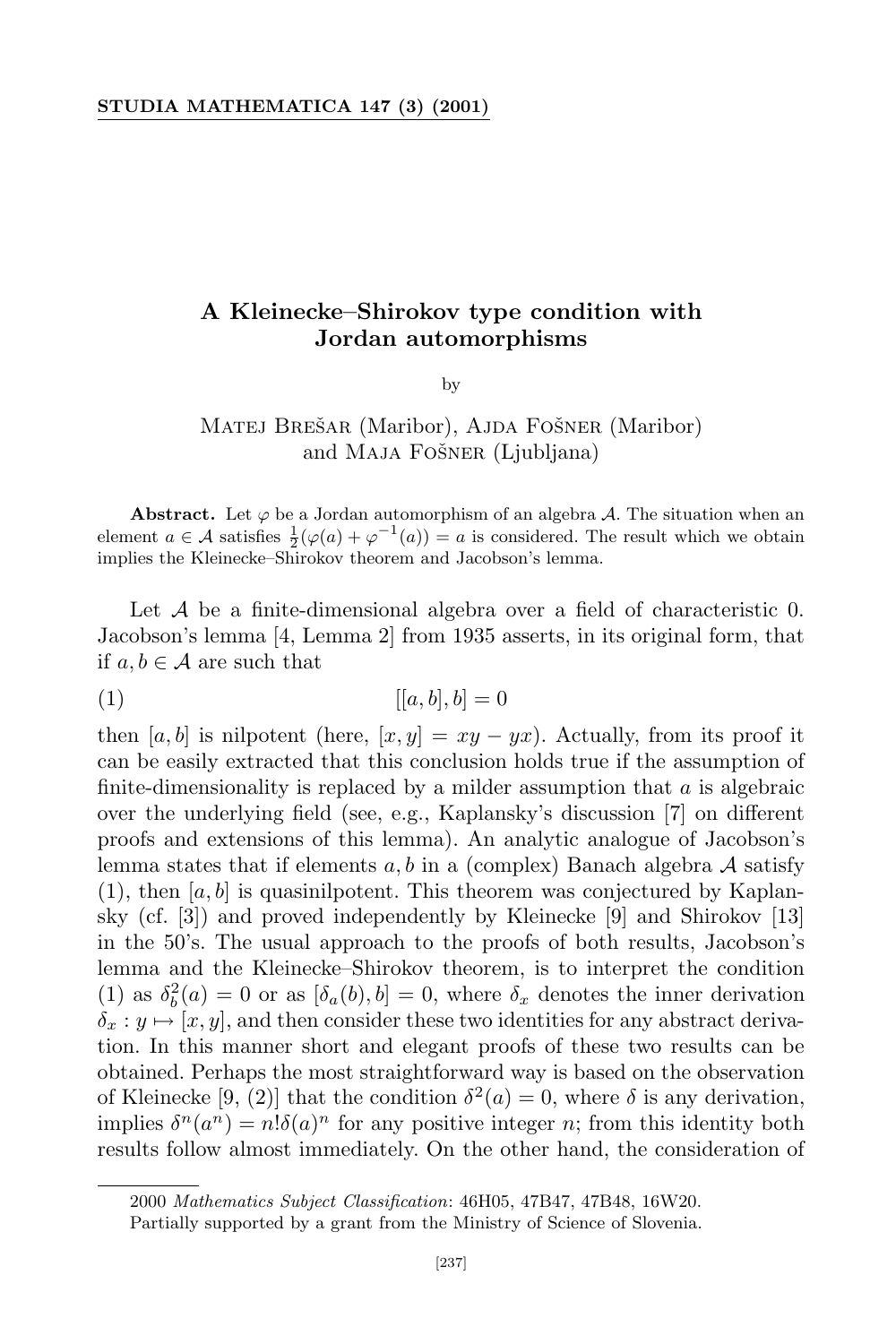the conditions  $\delta^2(a) = 0$  and  $[\delta(b), b] = 0$  has led to the study of various interesting problems on derivations (see, e.g., survey articles [10, 11]).

There are many parallels, in both algebra and analysis, between derivations and automorphisms. Therefore it seems natural to seek for an interpretation of the condition (1) in terms of automorphisms. Under the assumption that  $b$  is invertible, this is indeed possible. Namely, then  $(1)$  can be expressed as  $\frac{1}{2}(\varphi_b(a) + \varphi_b^{-1}(a)) = a$  where  $\varphi_b$  is the inner automorphism  $\varphi_b: x \mapsto b^{-1}xb$ . The question arises how to treat the identity

(2) 
$$
\frac{\varphi(a) + \varphi^{-1}(a)}{2} = a
$$

for any automorphism  $\varphi$ . Our aim is to show that, at the first stage, this can be done in a (perhaps surprisingly) similar way to the treatment of an analogous identity  $\delta^2(a) = 0$  with derivations, but it yields somewhat more general results.

Moreover, instead of just automorphisms we shall treat Jordan automorphisms. Let us recall the definition. For simplicity we assume (without further mention) that all algebras considered in the present article are unital and the characteristic of their underlying fields is not 2. Let  $A$  be an algebra. We define a new product, the *Jordan product*, in *A* by  $x \circ y = \frac{1}{2}$  $rac{1}{2}(xy+yx),$  $x, y \in A$ . A *Jordan automorphism* of *A* is a bijective linear map  $\varphi : A \to A$ that preserves the Jordan product, i.e.,  $\varphi(x \circ y) = \varphi(x) \circ \varphi(y)$  for all  $x, y \in \mathcal{A}$ . In particular,  $\varphi(x^n) = \varphi(x)^n$  for every  $x \in A$ , as one easily verifies by induction. Clearly, both automorphisms and antiautomorphisms are also Jordan automorphisms.

The key to everything that follows is the next statement, a perfect analogue of  $[9, (2)]$ .

LEMMA. Let  $\varphi$  be a Jordan automorphism of an algebra A. If  $a \in \mathcal{A}$ *satisfies* (2), *then*  $(\varphi - 1)^n (a^n) = n! (\varphi(a) - a)^n$  *for any positive integer n.* 

*Proof.* Set  $\Delta = \varphi - 1$ ,  $q = \Delta(a)$ , and denote by  $\mathcal{J}_x$ ,  $x \in \mathcal{A}$ , the map  $\mathcal{J}_x : y \mapsto x \circ y$ . Our assumption yields  $\varphi(q) = q$ , which in turn implies that  $\mathcal{J}_q$ ,  $\varphi$  and  $\varDelta$  mutually commute. We have to show that  $\varDelta^n(a^n) = n!q^n$ . Clearly we may assume that  $n \geq 2$  and  $\Delta^{n-1}(a^{n-1}) = (n-1)!q^{n-1}$ . In particular, this yields  $\Delta^n(a^{n-1}) = 0$ . Noting that  $[\Delta, \mathcal{J}_a] = \varphi \mathcal{J}_q$ , and then using  $[\Delta^n, \mathcal{J}_a] = \Delta^{n-1}[\Delta, \mathcal{J}_a] + [\Delta^{n-1}, \mathcal{J}_a]\Delta$ , one shows by induction that  $[\Delta^n, \mathcal{J}_a] = n\varphi \mathcal{J}_q \Delta^{n-1}$ . Accordingly,  $\Delta^n(a^n) = [\Delta^n, \mathcal{J}_a](a^{n-1}) =$  $n\varphi\mathcal{J}_q\Delta^{n-1}(a^{n-1})=n!q^n.$ 

Theorem 1. *Let A be an algebra over a field of characteristic* 0, *and let ϕ be a Jordan automorphism of A. If an algebraic element a ∈ A satisfies* (2), *then the element*  $\varphi(a) - a$  *is nilpotent.*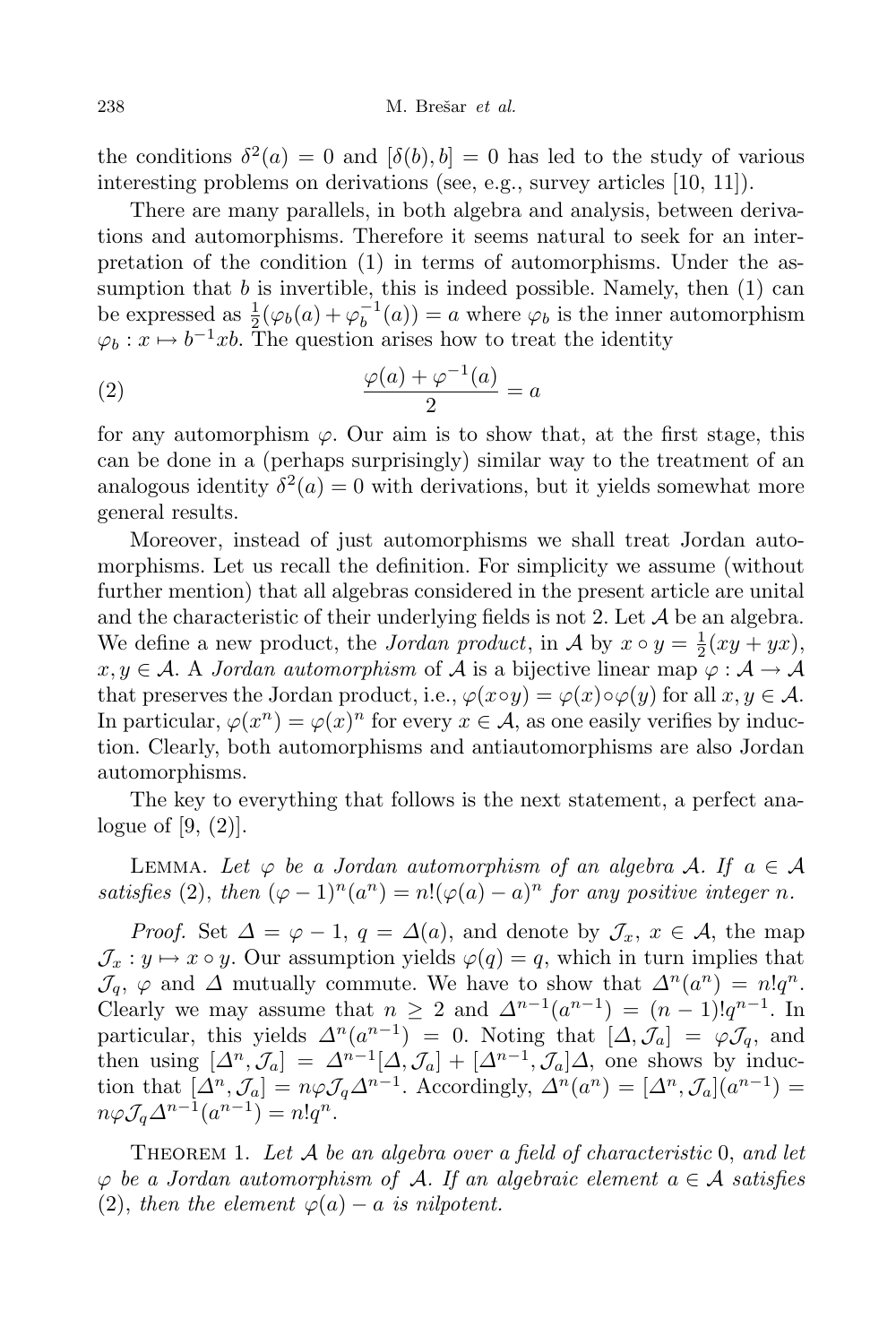*Proof.* If  $0 \leq k < n$ , then  $(\varphi - 1)^n (a^k) = (\varphi - 1)^{n-k} ((\varphi - 1)^k (a^k)) = 0$ by the Lemma. Consequently,  $n!(\varphi(a) - a)^n = 0$  where *n* is the degree of algebraicity of *a*.

Now let *A* be a Banach algebra and *R* be its (Jacobson) radical. Recall that  $R$  is a closed ideal of  $A$  consisting of quasinilpotent elements. Moreover, from [8, Proposition 1] it follows immediately that  $q \in \mathcal{R}$  if and only if  $q \circ x$ is quasinilpotent for every  $x \in \mathcal{A}$ . Using this fact it is easy to see that  $\mathcal{R}$  is invariant under every Jordan automorphism (in fact, even every surjective Jordan endomorphism)  $\varphi$  of A. Indeed, first noting that  $\varphi$  preserves invertibility of elements (see, e.g., [15, Proposition 1.3]), and so, in particular, their quasinilpotency, it follows that for each  $q \in \mathcal{R}$ ,  $\varphi(q) \circ \varphi(x) = \varphi(q \circ x)$ is quasinilpotent for all  $x \in A$ . But then  $\varphi(q) \in \mathcal{R}$ .

A Jordan automorphism of a semisimple Banach algebra is automatically continuous [14] (see also [2, Theorem 5.5.2] for a considerably more general result). Incidentally, Ransford's proof [12] of Johnson's theorem [5] on automatic continuity of homomorphisms onto semisimple Banach algebras also works for Jordan homomorphisms. The only modification that one has to make is that at the end of the proof one has to apply the characterization of the radical mentioned above instead of [12, Lemma 1].

THEOREM 2. Let  $\varphi$  be a Jordan automorphism of a complex Banach *algebra*  $A$ *. If*  $a \in A$  *satisfies* (2), *then the element*  $\varphi(a) - a$  *is quasinilpotent.* 

*Proof.* Assume first that  $\varphi$  is continuous. Then the Lemma implies that

$$
\|(\varphi(a) - a)^n\| \le \frac{1}{n!} \|\varphi - 1\|^n \|a\|^n
$$

and so the quasinilpotency of  $\varphi(a) - a$  follows from the spectral radius formula.

In the general case, where  $\varphi$  is not necessarily continuous, we consider the Banach algebra  $\overline{A} = A/R$  and the automorphism  $\overline{\varphi}$  of  $\overline{A}$  defined by  $\overline{\varphi}(x + \mathcal{R}) = \varphi(x) + \mathcal{R}$ . We remark that  $\overline{\varphi}$  is well defined since  $\varphi$  leaves *R* invariant. Since the algebra  $\overline{A}$  is semisimple,  $\overline{\varphi}$  is continuous. Therefore, from  $\frac{1}{2}(\overline{\varphi}(a+\mathcal{R})+\overline{\varphi}^{-1}(a+\mathcal{R}))=a+\mathcal{R}$  it follows that  $\overline{\varphi}(a+\mathcal{R})-(a+\mathcal{R})=$  $\varphi$ (*a*) − *a* +  $\mathcal{R}$  is a quasinilpotent element in  $\overline{\mathcal{A}}$ . But then  $\varphi$ (*a*) − *a* ∈  $\mathcal{A}$  is also quasinilpotent.

REMARKS. 1. Condition (2) is equivalent to the condition  $(\varphi - 1)^2(a)$  $= 0$ , which makes sense even when  $\varphi$  is not bijective. Indeed, it is clear from the proofs above that when assuming this latter condition, the conclusions of the Lemma and Theorem 1 hold true for any Jordan endomorphism  $\varphi$  of *A*. Theorem 2 can also be appropriately extended, but we have to assume that  $\varphi$  is either continuous or surjective.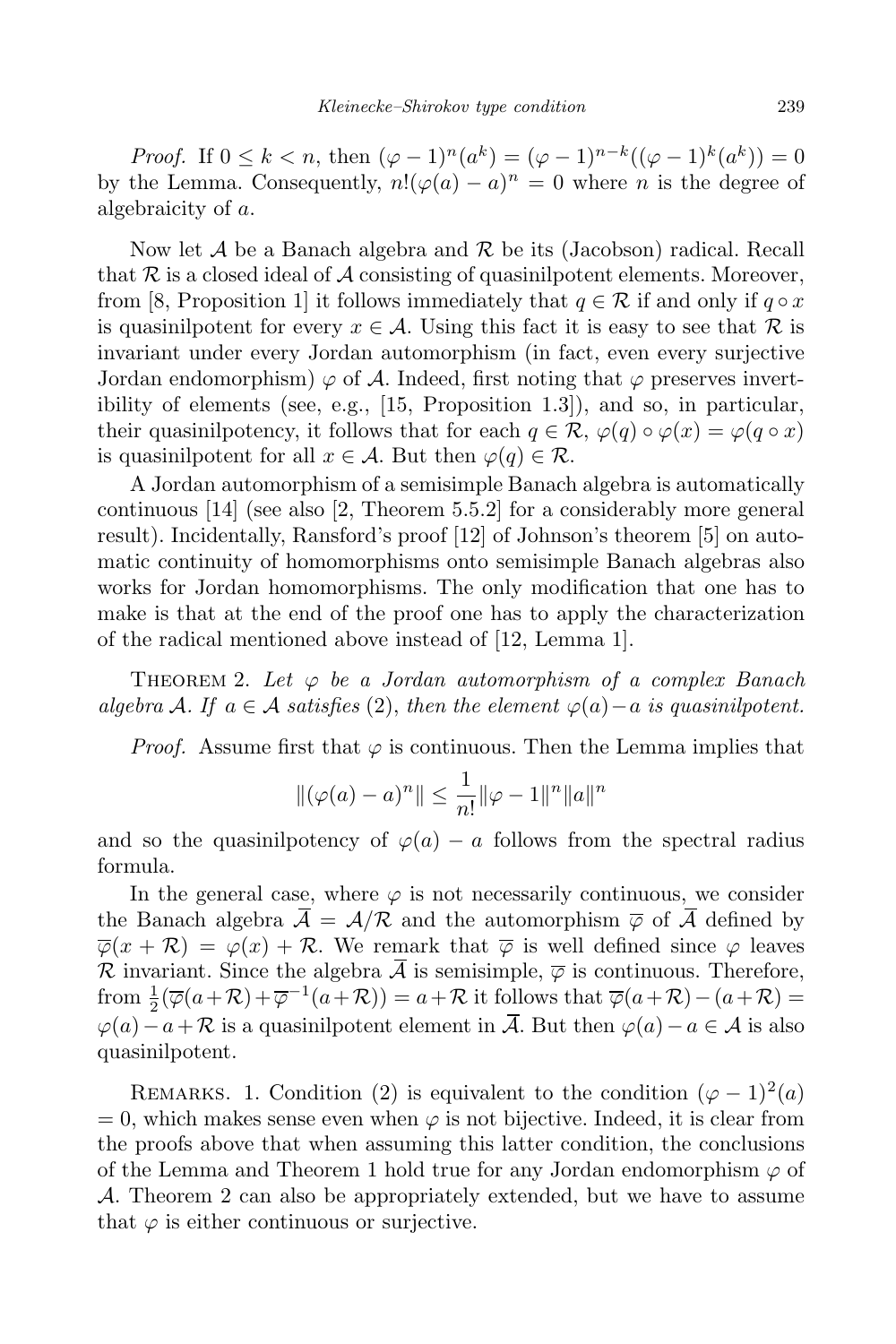2. The referee informed us that in the case when  $\varphi$  is an automorphism, the Lemma was also observed earlier by Turovski<sup>†</sup> [17, Section 4]. In fact, Turovskij derived a somewhat more general formula for any endomorphism  $\varphi$  of an algebra *A*. Specifically, he showed that if  $a_i \in A$ ,  $i = 1, \ldots, n$ , are such that  $(\varphi - 1)^2(a_i) = 0$ , then  $(\varphi - 1)^n(a_1 \ldots a_n) =$  $n! (\varphi(a_1) - a_1) \dots (\varphi(a_n) - a_n)$ . He used this to prove some extensions of the Kleinecke–Shirokov theorem in a somewhat different direction than obtained in the present paper. In particular, he showed that the closure of Ker( $\varphi$  − 1)  $\cap$  Im( $\varphi$  − 1) consists of quasinilpotents (an analogous result was also established for derivations).

3. Condition (2) can be considered for any invertible operator  $\varphi$  on a vector space X. If we assume that X is normed and  $\varphi$  is bounded with  $\|\varphi\| \leq 1$ , then (2) immediately yields  $\varphi(a) = a$ . Indeed, setting  $q = \varphi(a) - a$ we have  $\varphi(q) = q$ , hence  $(\varphi^{n} - 1)(a) = (1 + \varphi + \dots + \varphi^{n-1})(\varphi - 1)(a) =$  $(1+\varphi+\ldots+\varphi^{n-1})q = nq$ , which in turn implies  $n||q|| \leq (||\varphi||^n+1)||q|| \leq 2||q||$ for any positive integer *n*. Hence  $q = 0$ . We remark that, in view of this observation, Theorem 2 is meaningless in the case when  $\varphi$  is an isometry.

4. In view of similarity between the Lemma and [9, (2)] (and their applications) one might wonder whether these two results can be unified. One possible way is to consider linear maps *∆* of an algebra *A* into itself such that, for some Jordan endomorphism  $\varphi$  of  $\mathcal{A}, \Delta \varphi = \varphi \Delta$  and  $\Delta(x \circ y) = \varphi(x) \circ \Delta(y) + \Delta(x) \circ y$  for all  $x, y \in \mathcal{A}$ . The class of these maps includes Jordan derivations (for  $\varphi = 1$ ) as well as maps  $\varphi - 1$  where  $\varphi$ is any Jordan endomorphism. An inspection of the proof of the the Lemma shows that the following is true: If such a map  $\Delta$  satisfies  $\Delta^2(a) = 0$  and  $\varphi(\Delta(a)) = \Delta(a)$  for some *a* ∈ *A*, then  $\Delta^n(a^n) = n! \Delta(a)^n$  for every *n*. Thus, the proof of Lemma also indicates an alternative way of proving  $[9, (2)]$ (even for Jordan derivations), which avoids the use of Leibniz's rule.

5. In the case when  $\varphi$  is an inner automorphism, Theorem 2 reduces to the Kleinecke–Shirokov theorem. Indeed, since  $[b, x] = [b - \lambda 1, x]$  for all  $x \in A$  and  $\lambda \in \mathbb{C}$ , when examining condition (1) there is no loss of generality in assuming that *b* is invertible. But then Theorem 2 tells us that  $\varphi_b(a) - a = b^{-1}[a, b]$  is quasinilpotent. Since this element commutes with *b* by assumption, it follows that  $[a, b] = b(b^{-1}[a, b])$  is quasinilpotent.

6. In a similar fashion we see that Jacobson's lemma follows from Theorem 1.

7. Since our results hold, in particular, for antiautomorphisms, they can be applied to algebras with involution. Let us point out a special case of Theorem 2 which could be, in some sense, considered as a *∗*-version of the Kleinecke–Shirokov theorem. Let *A* be a Banach algebra with involution *∗*. Considering the antiautomorphism  $\varphi : x \mapsto bx * b^{-1}$ , where  $b \in \mathcal{A}$  is any invertible element, we see that the following holds true: If  $a \in \mathcal{A}$  is such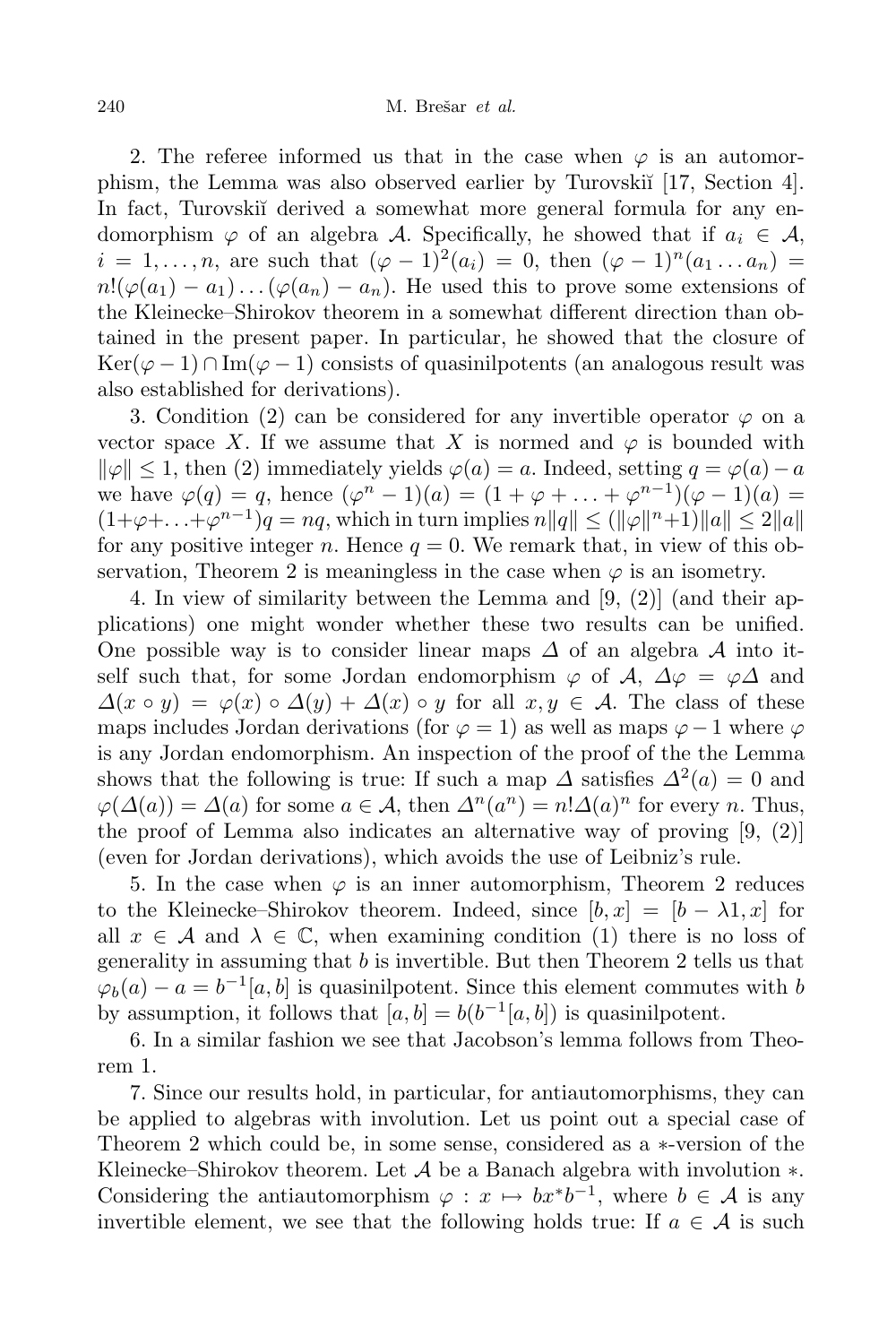that  $\frac{1}{2}(ba^*b^{-1} + b^*a^*(b^*)^{-1}) = a$  (equivalently,  $a^*(b^{-1}b^*) + (b^{-1}b^*)a^* =$  $2b^{-1}ab^*$ ), then  $ba^*b^{-1} - a$  is quasinilpotent. Of course, if *a* is algebraic, then, by Theorem 1,  $ba^*b^{-1} - a$  is nilpotent.

8. If  $\delta$  is a continuous derivation on a Banach algebra  $\mathcal A$  and  $a \in \mathcal A$  is such that  $\delta^2(a) = 0$ , then  $\delta(a)$  is quasinilpotent. This generalized version of the Kleinecke–Shirokov theorem, essentially already proved by Kleinecke [9], can also be easily deduced from Theorem 2. Indeed, if  $\delta^2(a) = 0$ , then the automorphism  $\varphi = e^{\delta} = \sum_{n=0}^{\infty} \delta^n/n!$  satisfies (2), and therefore  $\delta(a) =$  $\varphi(a) - a$  is quasinilpotent by Theorem 2.

9. Although derivations are, just as (Jordan) automorphisms, also automatically continuous on semisimple Banach algebras [6], it is usually not so easy to reduce problems concerning the spectrum and derivations to the case when derivations are continuous. The main obstacle is that it is still not known whether the radical of a Banach algebra is invariant under any derivation. Anyway, Thomas [16] proved that the assertion  $\theta^2(a) = 0$  implies  $\delta(a)$  is quasinilpotent" holds true even when  $\delta$  is not continuous. Just recently Villena [18] extended Thomas' result to Jordan–Banach algebras. We remark that Theorem 2 also holds true in the case when *A* is a Jordan– Banach algebra and  $\varphi$  is an automorphism of a  $\mathcal A$ . The proof is the same; one just has to apply a result of Aupetit [1, Theorem 2] instead of that of Sinclair [14]. Moreover, the proofs of the Lemma and Theorem 1 work in any power-associative algebra.

**Acknowledgements.** The authors are indebted to Professors Armando R. Villena and Jaroslav Zemánek for reading the first version of the paper and giving several helpful suggestions and comments. Also, the authors are grateful to the referee for drawing their attention to [8] and [17].

## **References**

- [1] B. Aupetit, *The uniqueness of the complete norm topology in Banach algebras and Banach Jordan algebras*, J. Funct. Anal. 47 (1982), 1–6.
- [2] —, *A Primer on Spectral Theory*, Springer, 1991.
- [3] P. Halmos, *Commutators of operators*, *II*, Amer. J. Math. 76 (1954), 191–198.
- [4] N. Jacobson, *Rational methods in the theory of Lie algebras*, Ann. of Math. 36 (1935), 875–881.
- [5] B. E. Johnson, *The uniqueness of the (complete) norm topology*, Bull. Amer. Math. Soc. 73 (1967), 537–539.
- [6] B. E. Johnson and A. M. Sinclair, *Continuity of derivations and a problem of Kaplansky*, Amer. J. Math. 90 (1968), 1067–1073.
- [7] I. Kaplansky, *Jacobson's lemma revisited*, J. Algebra 62 (1980), 473–476.
- [8] A. Katavolos and C. Stamatopoulos, *Commutators of quasinilpotents and invariant subspaces*, Studia Math. 128 (1998), 159–169.